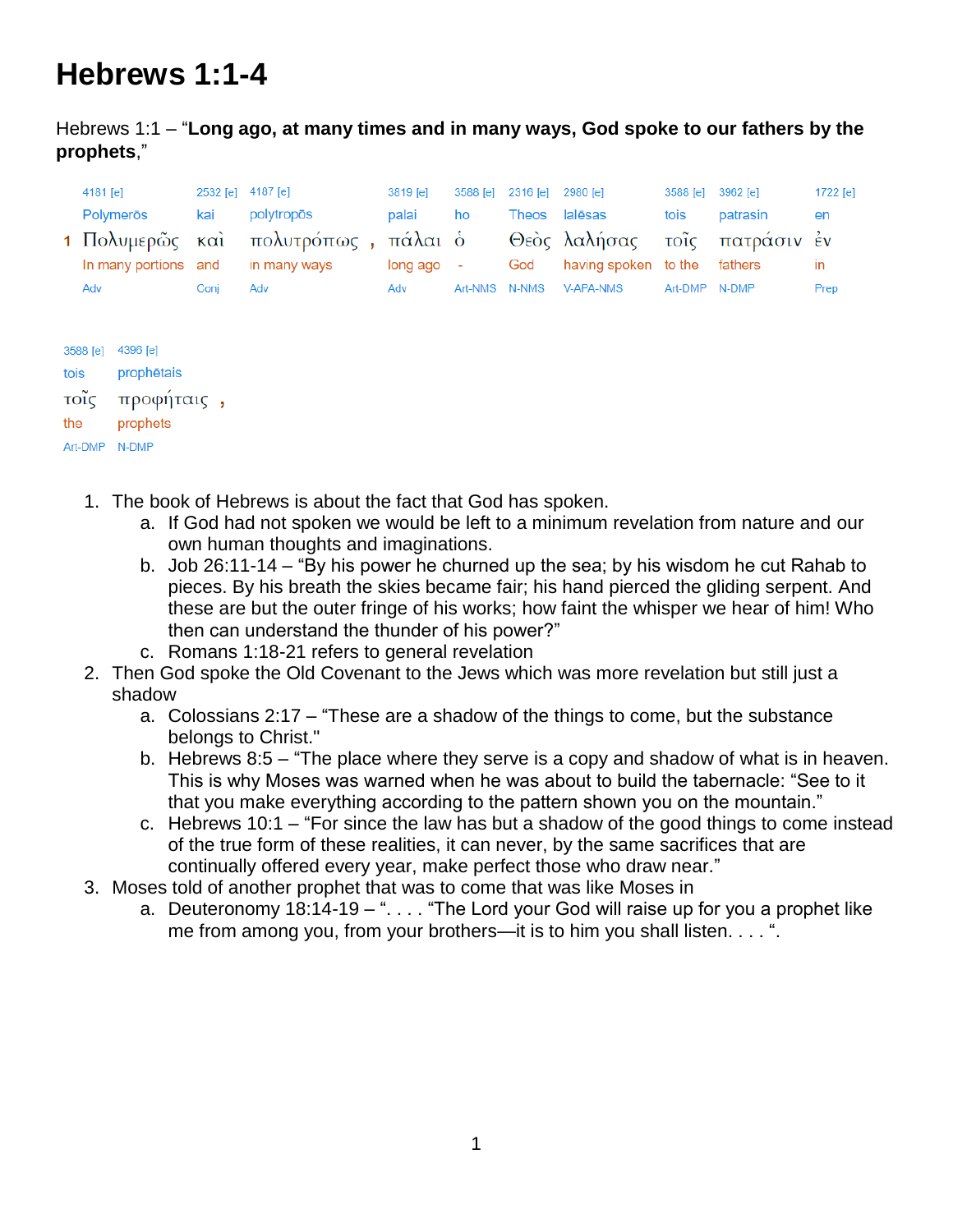Hebrews 1:2 – "**but in these last days he has spoken to us by his Son, whom he appointed the heir of all things, through whom also he created the world**."

|      | 1909 [e]<br>ep'<br>$2 \epsilon \pi$<br>in     | 2078 [e]<br>eschatou<br>last | έσγάτου                                        | 3588 [e]<br>tōn<br>τῶν<br>۰ | 2250 [e]<br>hēmerōn<br>ἡμερῶν<br>days            | 3778 [e]<br>toutōn<br>τούτων ελάλησεν<br>these                | 2980 [e]<br>elalēsen<br>has spoken     |                                                           | 1473 [e]<br>hēmin<br>ήμῖν<br>to us | en<br>in                                   | 1722 [e]<br>$\dot{\epsilon}$ v | 5207 [e]<br>Huiō<br>Υίῷ,<br>[His] Son whom | 3739 [e]<br>hon<br>$\delta v$ | 5087 [e]<br>ethēken<br>έθηκεν<br>He appointed |
|------|-----------------------------------------------|------------------------------|------------------------------------------------|-----------------------------|--------------------------------------------------|---------------------------------------------------------------|----------------------------------------|-----------------------------------------------------------|------------------------------------|--------------------------------------------|--------------------------------|--------------------------------------------|-------------------------------|-----------------------------------------------|
|      | Prep                                          | Adj-GNS                      |                                                | Art-GFP                     | N-GFP                                            | DPro-GFP                                                      | V-AIA-3S                               |                                                           | PPro-D1P                           |                                            | Prep                           | N-DMS                                      | RelPro-AMS                    | V-AIA-3S                                      |
| heir | 2818 [e]<br>klēronomon<br>κληρονόμον<br>N-AMS |                              | 3956 [e]<br>pantōn<br>of all things<br>Adj-GNP | πάντων,                     | 1223 [e]<br>di'<br>$\delta v$<br>through<br>Prep | 3739 [e]<br>hou<br>$\tilde{\mathrm{O}}$<br>whom<br>RelPro-GMS | 2532 [e]<br>kai<br>καὶ<br>also<br>Coni | 4160 [e]<br>epoiēsen<br>έποίησεν<br>He made<br>$V-AIA-3S$ |                                    | 3588 [e]<br>tous<br>τούς<br>the<br>Art-AMP | ages                           | $165$ [e]<br>aiōnas<br>αἰῶνας,<br>N-AMP    |                               |                                               |

1. "in these last days" is:

| επ  | εσχατου  | των | ημερων | τουτων   |
|-----|----------|-----|--------|----------|
| -In | the last |     | days   | of these |

- a. This phrase was also used in the Septuagint to translate a reference to the days when a prophecy is fulfilled.
- b. The Hebrew phrase is **"be'aherith hayyamim"** and means **"in the end of the days"**
- c. This then is a literal translation of the Hebrew phrase which the Old Covenant used to identify the period of time when the words of the prophets were fulfilled."
- 2. It is used in these OT verses
	- a. Jacob's prophecy in Gen. 49:1
	- b. Balaam's prophecy in Num. 24:14
	- c. Deut. 4:30
	- d. Deut 31:29
	- e. Isaiah 2:2
	- f. Jer. 23:20
	- g. Jer. 30:24
	- h. Jer. 48:27
	- i. Jer. 49:39
	- j. Ezek. 38:16
	- k. Daniel 10:14
	- l. Hos. 3:5
	- m. Micah 4:1
- 3. Here the verse refers to the days of inaugurated eschatology
- 4. It is a rabbinic term used to indicate the time of the Messiah.
- 5. These Greek words here refer to the period of time of the beginning of the new age would begin after the Messiah appeared.
- 6. The Son is the prophet that spoke this revelation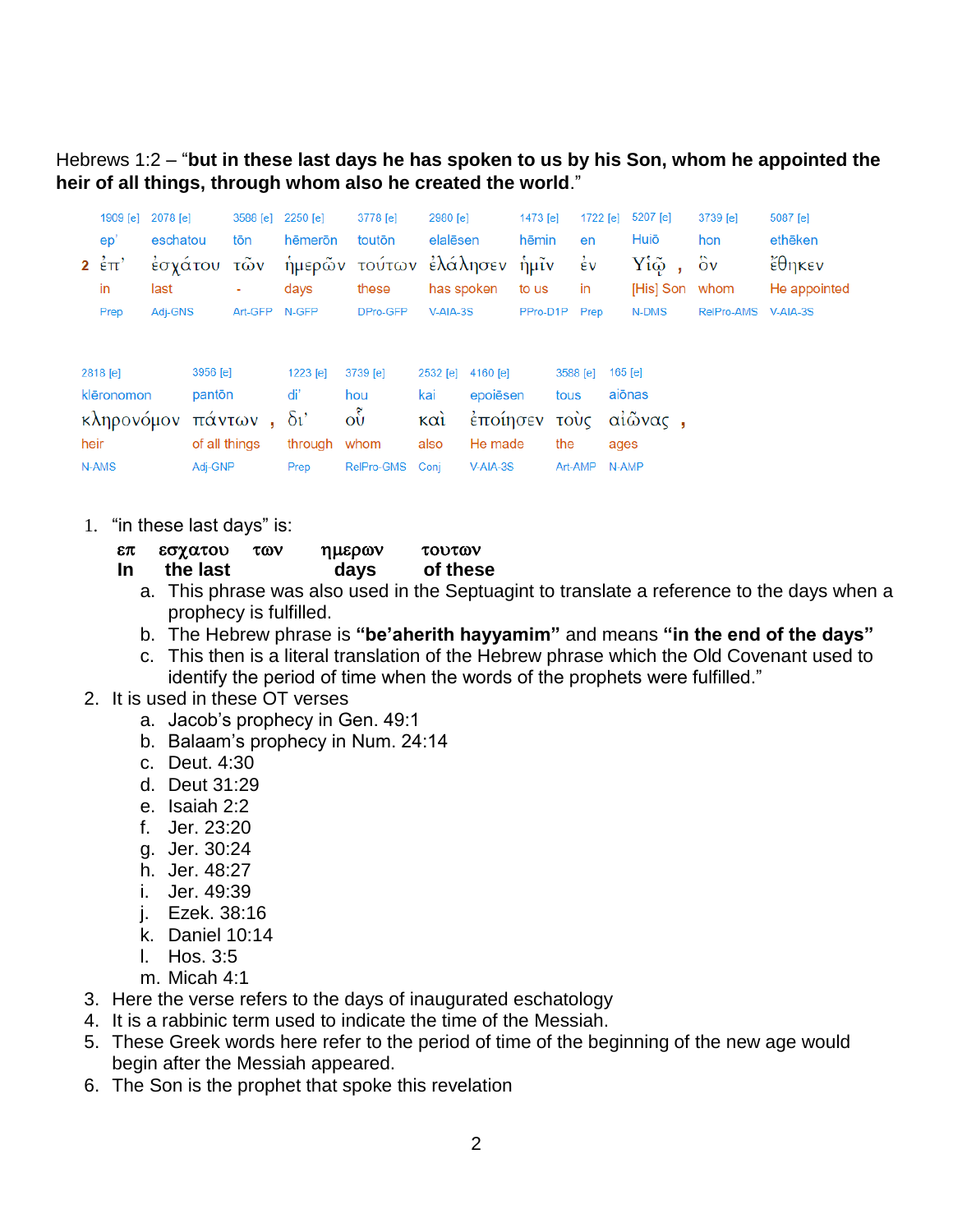Hebrews 1:3 – "**He is the radiance of the glory of God and the exact imprint of his nature, and he upholds the universe by the word of his power. After making purification for sins, he sat down at the right hand of the Majesty on high**,"

|                      | 3739 [e]<br>hos<br>$3\degree$ $\degree$ $\degree$<br>who<br>RelPro-NMS | 1510 [e]<br>ōn<br>$\ddot{\omega}$ v<br>being<br>V-PPA-NMS |                              | 541 [e]<br>apaugasma<br>απαύγασμα<br>[the] radiance<br>N-NNS |                                                            | 3588 [e]<br>tēs<br>τῆς<br>of [His] | 1391 [e]<br>doxēs<br>δόξης<br>glory<br>Art-GFS N-GFS | 2532 [e]<br>kai<br>$\kappa$ $\alpha$<br>and<br>Conj              | 5481 [e]<br>N-NMS            | charaktēr<br>χαρακτήρ                    | [the] exact expression                                                          | 3588 [e]<br>tēs<br>τῆς<br>of the<br>Art-GFS N-GFS | 5287 [e]<br>hypostaseōs<br>substance | υποστάσεως                                           | 846 [e]<br>autou<br>αὐτοῦ,<br>of Him<br>PPro-GM3S |                  | 5342 [e]<br>pherōn<br>φέρων<br>upholding<br>V-PPA-NMS | 5037 [e]<br>te<br>τε<br>then<br>Conj |
|----------------------|------------------------------------------------------------------------|-----------------------------------------------------------|------------------------------|--------------------------------------------------------------|------------------------------------------------------------|------------------------------------|------------------------------------------------------|------------------------------------------------------------------|------------------------------|------------------------------------------|---------------------------------------------------------------------------------|---------------------------------------------------|--------------------------------------|------------------------------------------------------|---------------------------------------------------|------------------|-------------------------------------------------------|--------------------------------------|
| ta<br>$\vec{\alpha}$ | 3956 [e]<br>3588 [e]<br>panta<br>Art-ANP<br>Adj-ANP                    | πάντα τῷ<br>all things                                    | 3588 [e]<br>tō<br>by the     | 4487 [e]<br>rhēmati<br>ρήματι<br>word<br>Art-DNS N-DNS       | 3588 [e]<br>tēs<br>τῆς<br>of the<br>Art-GFS N-GFS          | 1411 [e]<br>dynameōs<br>power      | δυνάμεως                                             | 1223 [e]<br>di'<br>$\langle \delta_1 \rangle$<br>through<br>Prep | 846 [e]<br>autou             | of Himself<br>PPro-GM3S                  | 2512 [e]<br>katharismon<br>αύτοῦ, καθαρισμὸν τῶν<br>[the] purification<br>N-AMS |                                                   | 3588 [e]<br>tōn<br>×<br>Art-GFP      | 266 [e]<br>hamartion<br>ἁμαρτιῶν<br>of sins<br>N-GFP | 4160 [e]                                          | <b>V-APM-NMS</b> | poiēsamenos<br>ποιησάμενος,<br>having made            |                                      |
|                      | 2523 [e]<br>ekathisen<br>εκάθισεν έν<br>sat down<br>$V-AIA-3S$         | 1722 [e]<br>en<br>at<br>Prep                              | 1188 [e]<br>dexia<br>Adj-DFS | δεξιᾶ<br>[the] right hand                                    | 3588 [e] 3172 [e]<br>tēs<br>τῆς<br>of the<br>Art-GFS N-GFS | Majesty                            | Megalosynes<br>Μεγαλωσύνης έν                        |                                                                  | 1722 [e]<br>en<br>on<br>Prep | 5308 [e]<br>hypsēlois<br>high<br>Adj-DMP | ύψηλοΐς.                                                                        |                                                   |                                      |                                                      |                                                   |                  |                                                       |                                      |

1. As presented in his commentary Ellingworth sees this pattern in the seven fold description of the Son in verses 1:2-3:

| God has appointed Christ as heir     | 1-ENTHRONEMENT                                |
|--------------------------------------|-----------------------------------------------|
| God created the world through Christ | 2-ACTION IN UNIVERSE                          |
| Christ reflects Gods' glory          | 3-RELATION TO GOD                             |
| Christ bears God's stamp             | 3-RELATION TO GOD                             |
| Christ upholds the universe          | 2-ACTION IN UNIVERSE                          |
| Christ makes purification for sin    | <b>BECOME MAN; SACRIFICE FOR SIN ON CROSS</b> |
| Christ is seated at God's right hand | 1-ENTHRONEMENT                                |

- 2. Seven pieces of information are identified concerning Jesus, the Son of God, the Messiah in verses 2-3:
	- a. He is the "heir of all things"
		- i. Psalm 2:8 "The Lord said to me, "You are my Son; today I have begotten you. Ask of me, and I will make the nations your heritage, and the ends of the earth your possession."
		- ii. Psalm 110 the theme here is Christ's exaltation and enthronement, not merely his defeat of his enemies. The defeat of his enemies is a byproduct of his exaltation and enthronement.

"The Lord says to my Lord: 'Sit at my right and, until I make your enemies your footstool.' The Lord sends forth from Zion your mighty scepter. Rule in the midst of your enemies! Your people will offer themselves freely on the day of your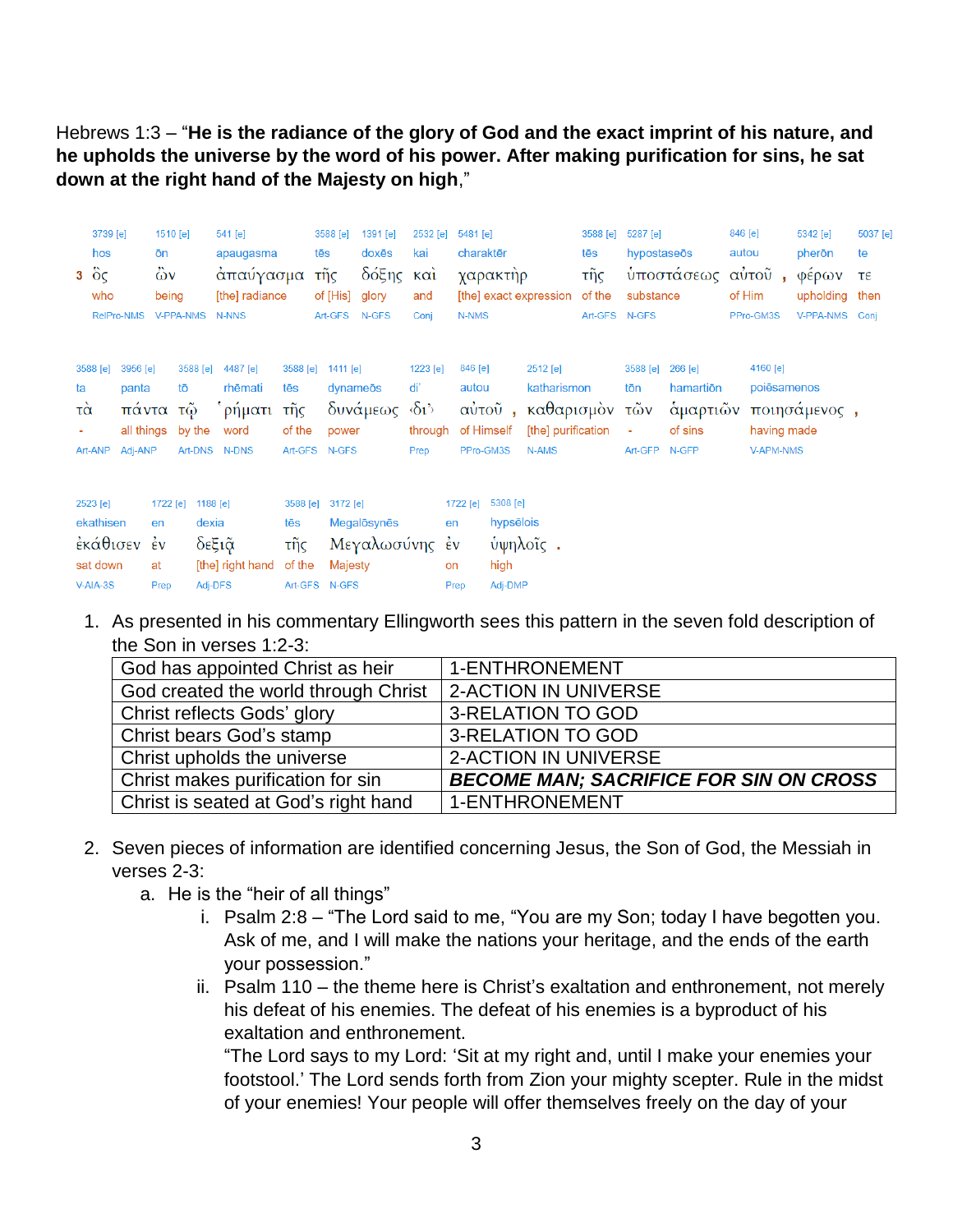power, in holy garments…The Lord is at your right hand; he will shatter kings on the day of his wrath. He will execute judgment among the nations filling them with corpses; he will shatter chiefs over the wide earth."

- iii. This inheritance includes the earth, the nations, the universe with emphasis in the age (or "world") to come.
- iv. See Hebrews 2:5-9

# b. He "**made the universe**"

- i. The Greek word for "world" is *kosmos*, but it is not used here. This is *aiones* for "ages"
- ii. "Universe" is *aiones* which means "ages" including both time and space.
	- 1. This word aiones is not limited the physical world, but also time, space, matter, emery, history, or anything that makes Reality function
	- 2. This same word is used in Hebrews 11:3 and should be understood as the epochs ("ages" or distinct "periods of time")
- iii. John 1:3 "All things were made through him, and without him was not anything made that was made."
- iv. Colossians 1:16 "For by him all things were created, in heaven and on earth, visible and invisible, whether thrones or dominions or rulers or authorities—all things were created through him and for him."
- v. And, this can be considered as picking up from Proverbs 8:22-31 when the personality of "Wisdom" was at God's side creating

# c. He "is **the radiance of the glory of God**"

- i. "radiance" is *apaugasma* indicates radiance shining from the source of light"
- ii. It means "to send forth light"
- iii. Thus, no one can see God, but the Son is the manifestation of God's light, presence, nature, character, divine being.
- iv. God can never exist without the Son, and the Son cannot ever exist without the Father. It would be like the light from the sun and the sun ever existing without each outher.
- v. Philo used the word *logos* to communicate the same idea
- vi. John 8:12 "Again Jesus spoke to them, saying, "I am the light of the world. Whoever follows me will not walk in darkness, but will have the light of life."

# d. He is "**the exact imprint of his nature**"

- *i.* The Greek word is *Character* refers to a tool used for engraving or for leaving an impression or an exact reproduction.
- *ii.* In other places the Greek word *eikon* was used to communicate Christ was the image of God (2 Cor. 4:4; Col. 1:15), but this word *character* is even more precise.
- *iii.* Christ is the exact representation or impression ofGod

# e. He "**upholds the universe by the word of his power**"

- i. The focus here is that all things (spiritual, temporal, time, space, etc.) are held together by his "enabling word"
- ii. "Word of his power" or "enabling word" is from the Hebrew language which means "his mighty word"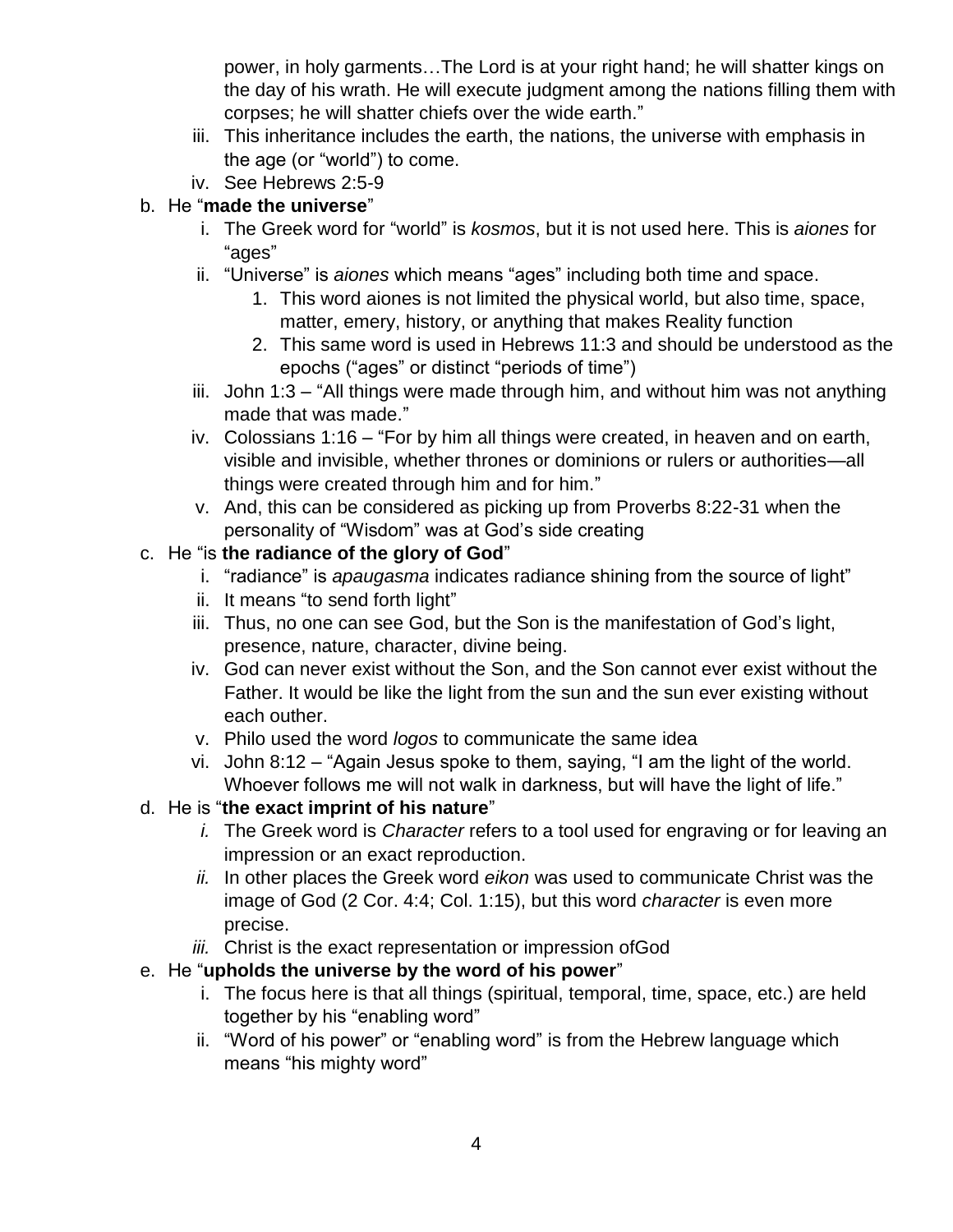- iii. This is the same creative word from Genesis 1 that continues throughout the ages maintaining the creation from nothing and the order brought out of the chaos.
- iv. Colossians 1:17 "And he is before all things, and in him all things hold together."

#### f. He made "**purification for sins**"

- i. Jesus was the one who ultimately and finally resolved the sin issue that had separated God from his creation.
- ii. This could never be done by anyone else or in any other way. Remember the Garden of Gethsemane - Matthew 26:39: "And going a little farther he fell on his face and prayed, saying, "My Father, if it be possible, let this cup pass from me; nevertheless, not as I will, but as you will."
- g. "He sat down at the right hand of the Majesty on high"
	- i. In Mark 14:62 Jesus refers to this "Power" or "Majesty" when Mark writes: "And Jesus said, 'I am, and you will see the Son of Man seated at the right hand of Power, and coming with the clouds of heaven.'"
	- ii. This is from Psalm 110 where "right hand" refers to a position of authority, not an actual location (like in Jerusalem, or on a throne in the spiritual kingdom)
	- iii. This is a statement of the supremacy of Christ, who is the man Jesus.
	- iv. Ephesians 4:10 "He who descended is the one who also ascended far above all the heavens, that he might fill all things."
	- v. Philippians 2:9 "Therefore God has highly exalted him and bestowed on him the name that is above every name,"
	- vi. Ephesians 1:21 "…worked in Christ when he raised him from the dead and seated him at his right hand in the heavenly places, far above all rule and authority and power and dominion, and above every name that is named, not only in this age but also in the one to come."

#### 3. Jesus is:

- a. The **prophet** who spoke God's final word
- b. The **priest** who accomplished cleansing from sin for mankind
- c. The **king** who is enthroned alongside the Majesty on high (God himself)

#### Hebrews 1:4 – "**having become as much superior to angels as the name he has inherited is more excellent than theirs**."